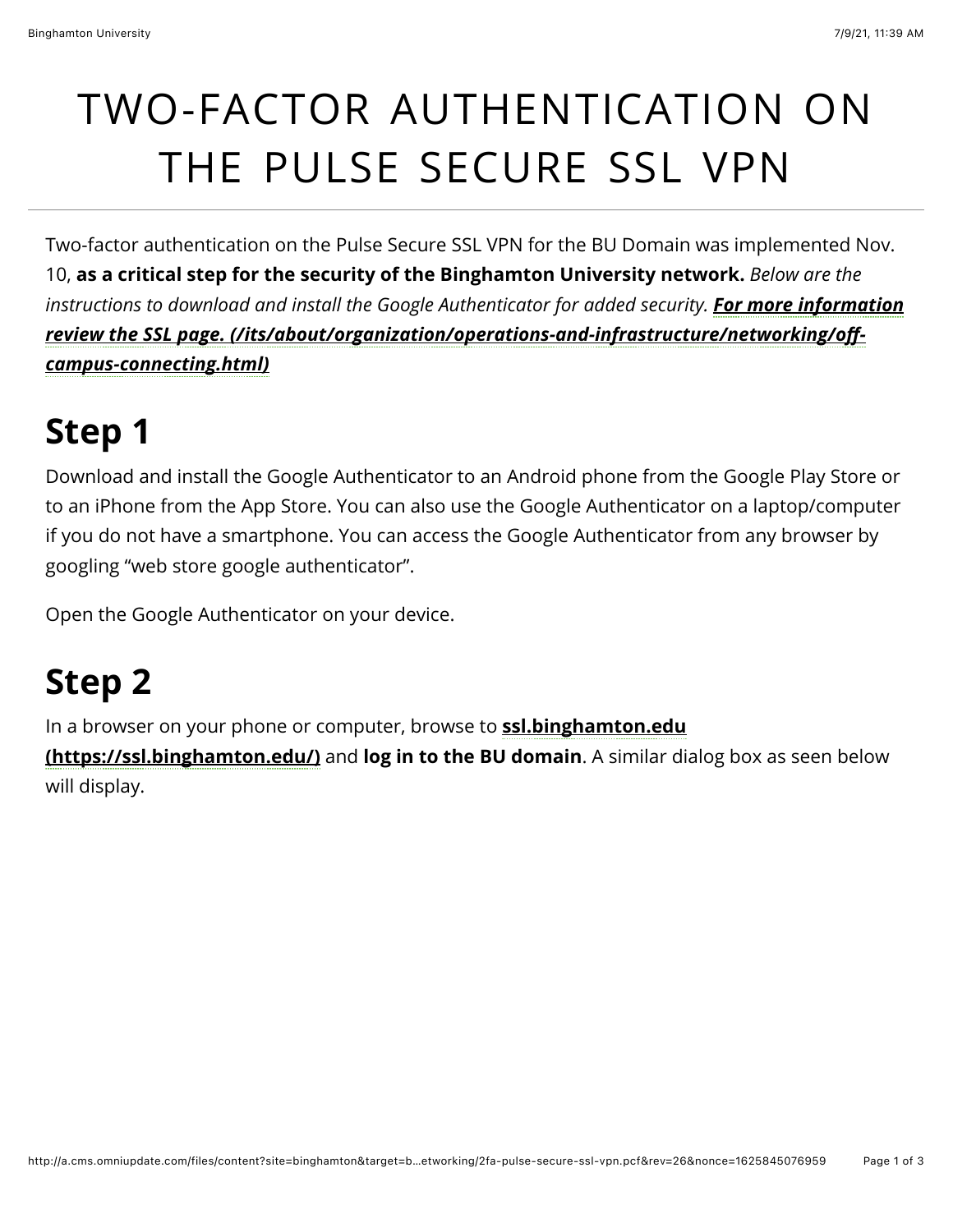#### *(Click on image for larger version.)*

#### Welcome to Binghamton University Virtual Private Network **Binghamton University SSL VPN**

| Add BU' joebeareatuser account to your two factor authentication app                                                                                                                                                                          |  |
|-----------------------------------------------------------------------------------------------------------------------------------------------------------------------------------------------------------------------------------------------|--|
| You will need to install Google Authenticator or some other 2. Step Verification application on your tablet or phone. Please visit your device's<br>app store and search for "Google Authenticator" to continue,                              |  |
| 1. Configure the App:                                                                                                                                                                                                                         |  |
| Open your two factor authentication app and add "BUVjoebeargat user account by scanning the below OR code.                                                                                                                                    |  |
| If you can't use OR code, then enter this text.                                                                                                                                                                                               |  |
|                                                                                                                                                                                                                                               |  |
| 2. Store Backup Codes:                                                                                                                                                                                                                        |  |
| Backup codes can be used to access your account in the event you loose access to your device and cannot receive two factor<br>authentication codes. Fellowing backup codes are only for one time use, we recommend you to save them securely. |  |
|                                                                                                                                                                                                                                               |  |
| Copy to Cluboard:                                                                                                                                                                                                                             |  |
| 3. Enter token code that the application generates:                                                                                                                                                                                           |  |
| Slan In.                                                                                                                                                                                                                                      |  |
| (https://binghamton.edu/its/about/organization/operations-and-                                                                                                                                                                                |  |
| infrastructure/networking/img/grc-code-graphic-large2.jpg)                                                                                                                                                                                    |  |

**NOTE:** The QR code in the image above is just for placement, it is unique for every person. Store Backup Codes are also generated for you for a one-time use in case you lose access to your device and cannot receive two-factor authentication codes. You can securely save these for later use.

Use the Google Authenticator App on your phone to scan the QR code and enter the 6-digit token it generates (no spaces). If you are using a browser you will need to use the GAuth Authenticator add-on for Chrome. The Google Authenticator generates a new 6-digit number token every 30 seconds.